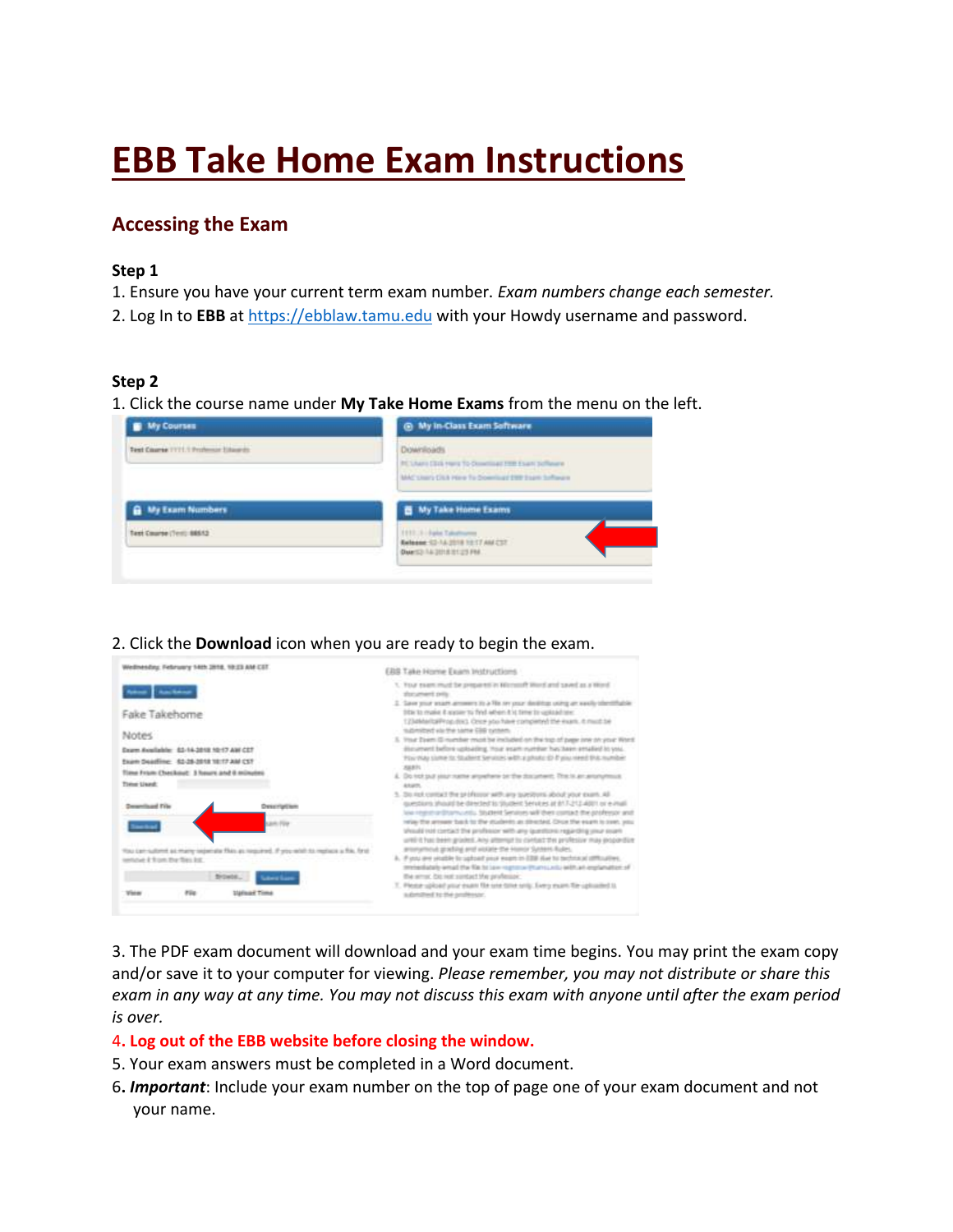## **Submitting Your Finished Exam**

- 1. If necessary, log back in to the EBB website with your Howdy username and password *(if you receive a 404 Forbidden Access error message, reboot your computer and try again.)*
- 2. Click **My Take Home Exams** from the menu on the left.
- 3. Locate the desired course from the list.
- 4. Click **Browse**, locate your exam file (file must be a Word document), and attach it.
- 5. Click **Submit Exam** and your document will be submitted. The date and time will be displayed.

| Wednesday, February 14th 2018, 10(20 AM CST |                                                                                                                                                                                                                                                                         |                                            | <b>EBB Take Home Exam Instructions</b>                                                                                                                                                                                                                                                                                                                                                                                                                                                                                                                                                                                                                                                                                                                                                                                                                                                                                                                                                                                                                                                                      |  |
|---------------------------------------------|-------------------------------------------------------------------------------------------------------------------------------------------------------------------------------------------------------------------------------------------------------------------------|--------------------------------------------|-------------------------------------------------------------------------------------------------------------------------------------------------------------------------------------------------------------------------------------------------------------------------------------------------------------------------------------------------------------------------------------------------------------------------------------------------------------------------------------------------------------------------------------------------------------------------------------------------------------------------------------------------------------------------------------------------------------------------------------------------------------------------------------------------------------------------------------------------------------------------------------------------------------------------------------------------------------------------------------------------------------------------------------------------------------------------------------------------------------|--|
| Notes<br>Time Used:<br>Dewnload File        | <b>Automa Auto Automate</b><br>Fake Takehome<br>Exam Available: 62-14-2018 10:17 AM CST<br>Exam Deadline: 62-14-2018 01:23 PM CST<br>Time from Checkout: 3 hours and 0 minutes<br>File checked put at 02-14-2018 10:23 AM CST<br>Ekam Due Date: 02/14/2018 01:35 PM CST | Description                                | 1. Your exant must be prepared in Microsoft World and saved as a World<br>decument only.<br>2. Save your exam annexers to a file on your desktop using an easily identifiable<br>18th to make it easier to find when it is time to uphied less<br>1234 Warita Prop.duct. Once you have completed the exam. It must be<br>submitted via the same EBB system.<br>3. Your Exam 40 nortiber must be induded on the top of page one on your Word<br>document bidore upstading, Your syare number has been emailed to you.<br>You may come to Student Services with a jihoto ID if you need this number<br>Agians.<br>4. Do not put your hame anywhere on the document. This is an anonymous<br>exami.<br>5. Do not contact the professor with any questions about your exam. All<br>suestions should be directed to Student Services at 817-212-4001 or e-mail.<br>law restition tham a mile. Student Services will their contact the professor and<br>relay the amover back to the students as directed. Once the exam is over, you<br>should not contact the professor with any questions regarding your exam- |  |
| <b>Dreamwood</b>                            |                                                                                                                                                                                                                                                                         | Exam File                                  | until it has been graded. Any attempt to contact the professor may proparitize.<br>anonymous grading and violate the Honor System Rules.<br>8. If you are onable to upload your exam in £88 due to technical difficulties.<br>immediately email the file to law registrat-thorought with an explanation of                                                                                                                                                                                                                                                                                                                                                                                                                                                                                                                                                                                                                                                                                                                                                                                                  |  |
|                                             | You can submit as many seperate files as required. If you with to replace a file, first<br>nimove it from the files list.                                                                                                                                               |                                            | the error. Do not contact the professor,<br>2. Please upbuol your exam file one time only. Every exam file uploaded to<br>aubmitted to the professor.                                                                                                                                                                                                                                                                                                                                                                                                                                                                                                                                                                                                                                                                                                                                                                                                                                                                                                                                                       |  |
| View                                        | :Growse<br>rite                                                                                                                                                                                                                                                         | <b>Schwert Evans</b><br><b>Upload Time</b> |                                                                                                                                                                                                                                                                                                                                                                                                                                                                                                                                                                                                                                                                                                                                                                                                                                                                                                                                                                                                                                                                                                             |  |
|                                             |                                                                                                                                                                                                                                                                         |                                            |                                                                                                                                                                                                                                                                                                                                                                                                                                                                                                                                                                                                                                                                                                                                                                                                                                                                                                                                                                                                                                                                                                             |  |
|                                             | 08512-20180214_102627-ADR Survey                                                                                                                                                                                                                                        | 02-14-2018<br>10:26 AM CST                 |                                                                                                                                                                                                                                                                                                                                                                                                                                                                                                                                                                                                                                                                                                                                                                                                                                                                                                                                                                                                                                                                                                             |  |

#### **In the event of technical issues, please contact:**

| <b>Student Services</b> | 817-212-4001 | Mon-Fri              | 8:00am - 5:00pm |
|-------------------------|--------------|----------------------|-----------------|
| Law School IT           | 817-212-3845 | After Hours/Weekends |                 |

#### **FREQUENTLY ASKED QUESTIONS**

#### **Q: Can I practice completing a take home exam before taking a real one?**

A: Yes, a "Take Home Practice Exam" has been loaded into your available exams window. You may access this exam to experience how the process works.

#### **Q: I am receiving a "404 Forbidden Access" error message when accessing the website.**

A: Rebooting your computer should clear this error. To avoid the error in the future, log out of the EBB website before closing the page.

#### **Q: My course isn't listed.**

A: The course information will be loaded approximately 24-hours before the start of the exam or earlier. If your exam is within that time frame and is not yet visible, please contact the Office of Student Services at 817-212-4001 or emai[l law-registrar@tamu.edu.](mailto:law-registrar@tamu.edu)